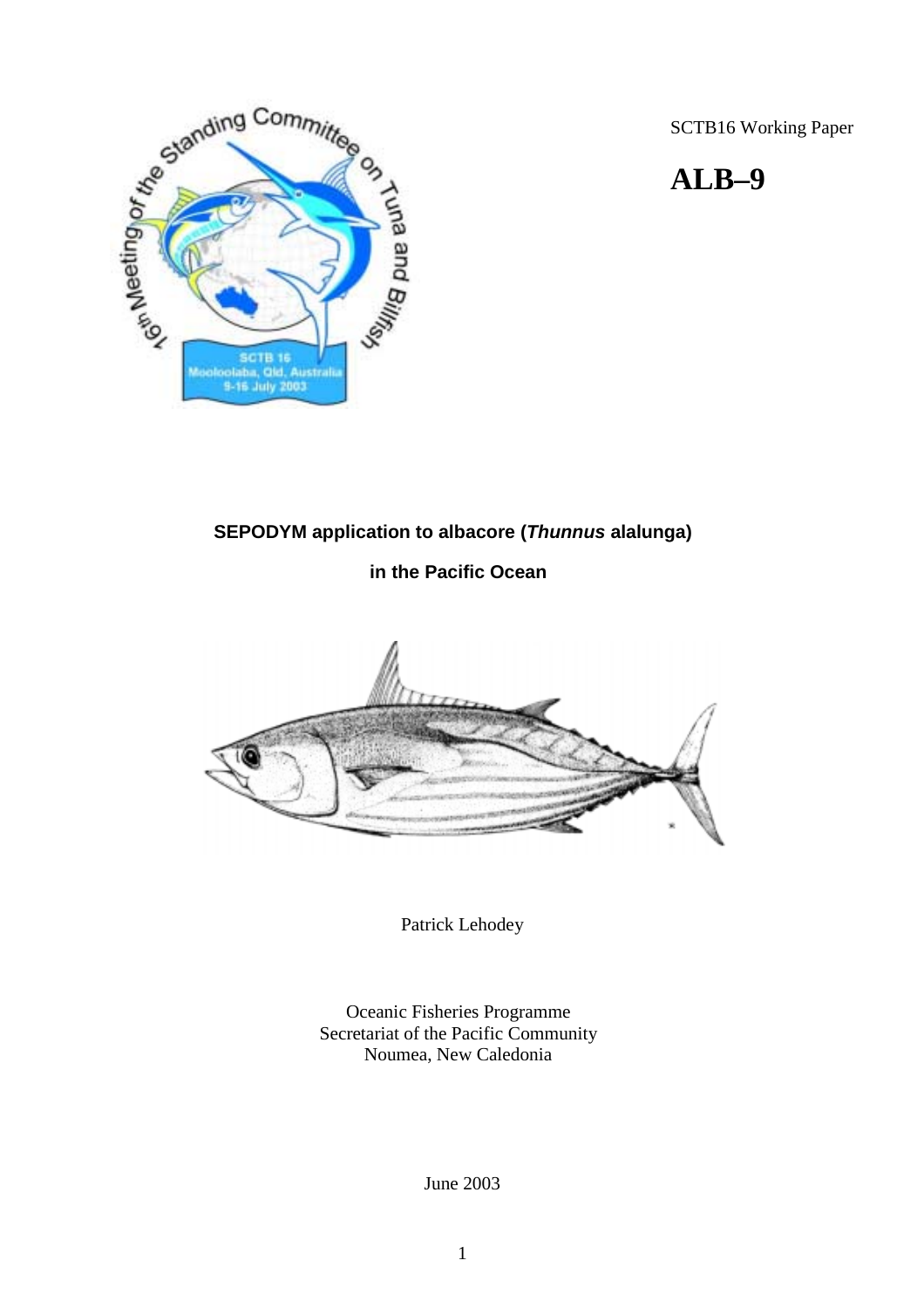# **Introduction**

Tagging and fisheries data suggest that albacore's distribution in the Pacific Ocean shows separate concentrations north and south of the  $5^{\circ}N-5^{\circ}S$  equatorial band, with a large extension to temperate latitude (45°N, 40°S) roughly delineated by the 15°C sea surface temperature (SST) isotherm. Comparatively to other tropical and sub-tropical tuna species (skipjack, yellowfin and bigeye), albacore is characterised by slower growth, lower natural mortality and longer life spans (15-20 years). The first maturity occurs around 4-5 years of age  $($   $\sim$  90 cm), and there is an apparent seasonal spawning (with a peak in summer).

Similarly to the other tuna species, albacore have high fecundity, spawn in warm waters over wide areas and feed upon a similar large spectrum of prey species. Concentrations of albacore larvae were observed in the sub-equatorial regions, between 5 and  $25^{\circ}$  of latitude with highest densities west of  $160^{\circ}$ W and west of  $130^{\circ}$ W respectively in the northern and southern hemisphere. That is roughly associated with water temperature above 24°C in surface. Though there is no direct observation of spawning in the equatorial waters, presence of juveniles (under 200 mm) between  $0^{\circ}$  and  $10^{\circ}$ S has been noted by Yoshida (1968, in Foreman 1980).

The recruitment of juveniles occurs in the surface fisheries (troll and pole-and-line) in both north and south Pacific stocks at 2 years of age  $($   $\sim$  40 cm). These surface fisheries occur in sub-tropical waters (e.g., the Sub-Tropical Convergence Zone in the south) and are highly seasonal (during summer), while longline fisheries operate throughout the year in tropical and subtropical waters.

Results of the SEPODYM simulation are evaluated by comparing predicted and observed catch by fishery (at the spatial level), predicted and observed length frequencies distribution of the catch, and predicted biomass and recruitment with independent estimates provided by the statistical population dynamics model MULTIFAN-CL (Fournier et al., 1998; Hampton and Fournier, 2001) for the south Pacific albacore stock.

# **Environmental variables**

Environmental fields used in this application are predicted from a coupled oceanbiogeochemical model as described in the SEPODYM application to skipjack (Lehodey 2003).

# **SEPODYM**

Documentation of the model features is provided in Bertignac et al. (1998), Lehodey et al. (1998), and Lehodey (2001). Additional information on recent developments was provided at the last Standing Committee on Tuna and Billfish (Lehodey, 2002a, 2002b) and is detailed in Lehodey et al. (in press). Below are described the main components and structure of the model.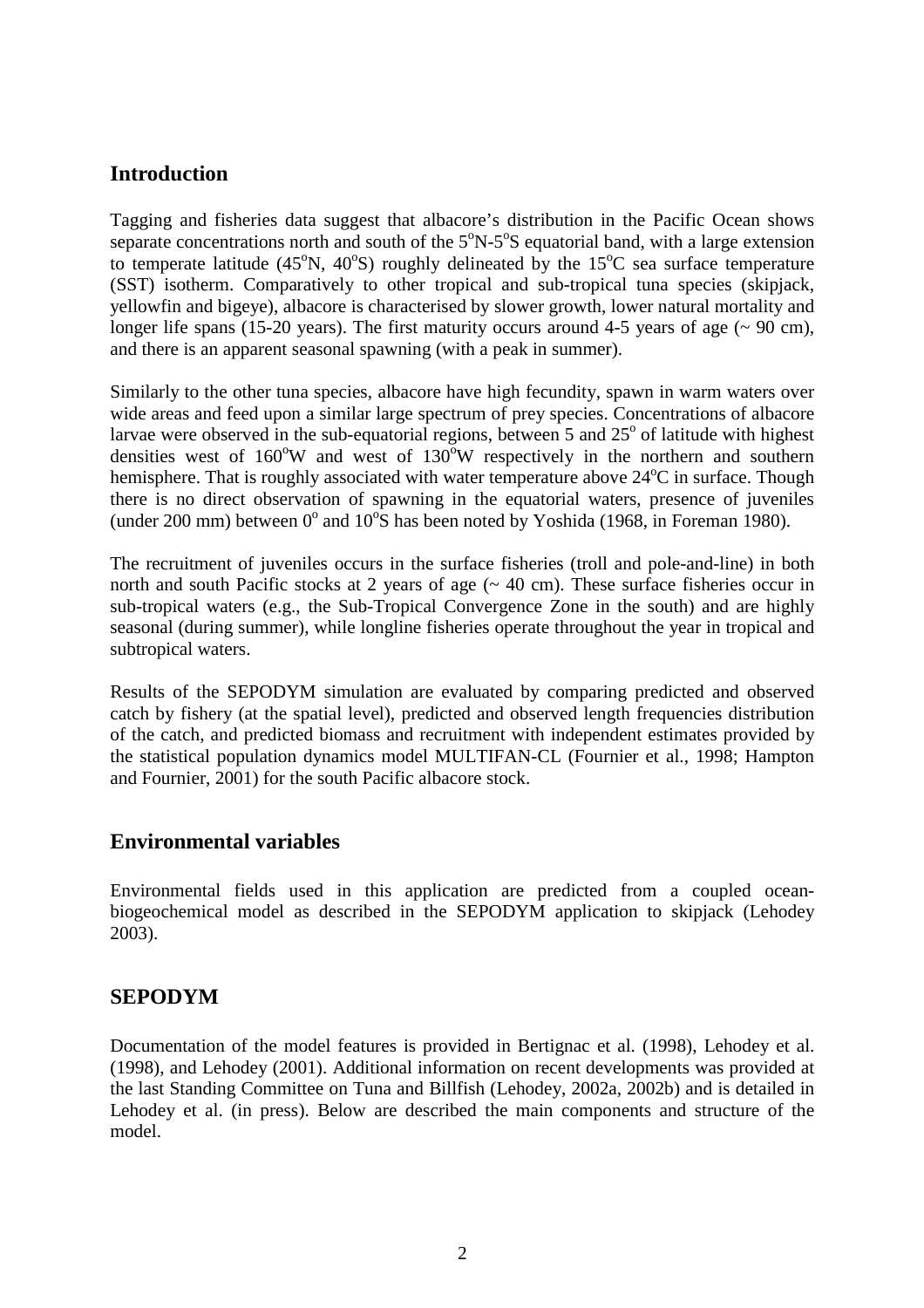#### *Population structure*

The tuna population is age-structured to account for growth and gear selectivity. Albacore tuna population is described with 60 age classes of 1 quarter (15 years), though the time step of computation has a higher time resolution (one month). The last age class is a "+ group" in which are accumulated the oldest individuals. Four components of the population are recorded: juveniles ( $1<sup>st</sup>$  cohort of age 1 quarter), young tuna (from age 2 quarter to age of  $1<sup>st</sup>$ maturity), adults (all cohorts after age of maturity) and recruits (cohort at age of recruitment). For albacore, age of first maturity is considered to be 4.5 years (18 quarters) and age of recruitment is two years.

#### *Age and Growth*

Growth parameters are based on those estimated from MULTIFAN-CL analyses (Labelle and Hampton, 2003). Length-at-age and weight-at-age relationships for albacore tuna are presented on Figure 1.

#### *Tuna Forage*

Given the large spectrum of prey organisms of tuna and the lack of information on their spatio-temporal dynamics, the tuna forage is modeled as a single population (Lehodey et al., 1998; Lehodey, 2001). With the extension of the model to the whole Pacific basin, the parameterization of the forage population has been revised (Lehodey, 2002a, Lehodey et al., in press).

#### *Adult habitat index Ha*

The adult habitat index  $H_a$  combines the spatial distribution of tuna forage biomass  $F$  with an oxygen function (Lehodey 2002b) and a temperature function (eq. 1) defined for each species (Lehodey, 2001). Oxygen and temperature functions are presented on figure 2. *Ha* is used to constraint the tuna movement and to modulate the natural mortality (see below).

$$
\theta_a = 1 / (1 + e^{-0.8 \text{ (SST-15)}})
$$
 (1)

#### *Tuna movement*

Tuna movement is described with an advection-diffusion equation. Tuna larvae are passively transported by surface currents during their first quarter of life (as the forage organisms). Then, young and adult tuna movements are constrained by the adult habitat index *Ha*. The parameterization is the same than for skipjack (Lehodey 2003a) and yellowfin (Lehodey 2003b).

#### *Spawning habitat index Hs and Recruitment*

A spawning habitat index  $(H<sub>s</sub>)$  is used to constrain the recruitment to environmental conditions. At each point of the grid, the number of recruits is given by the product of a recruitment scaling value  $(R_s)$  and the spawning habitat index.  $R_s$  is used to scale the total biomass to independent estimates from the MULTIFAN-CL model. The spawning habitat for albacore is similar to the one defined for skipjack (Lehodey 2003a) but with a different parameterization of the temperature function. This function is described by a Normal distribution with an average of  $26^{\circ}$ C and a standard error of  $2^{\circ}$ C.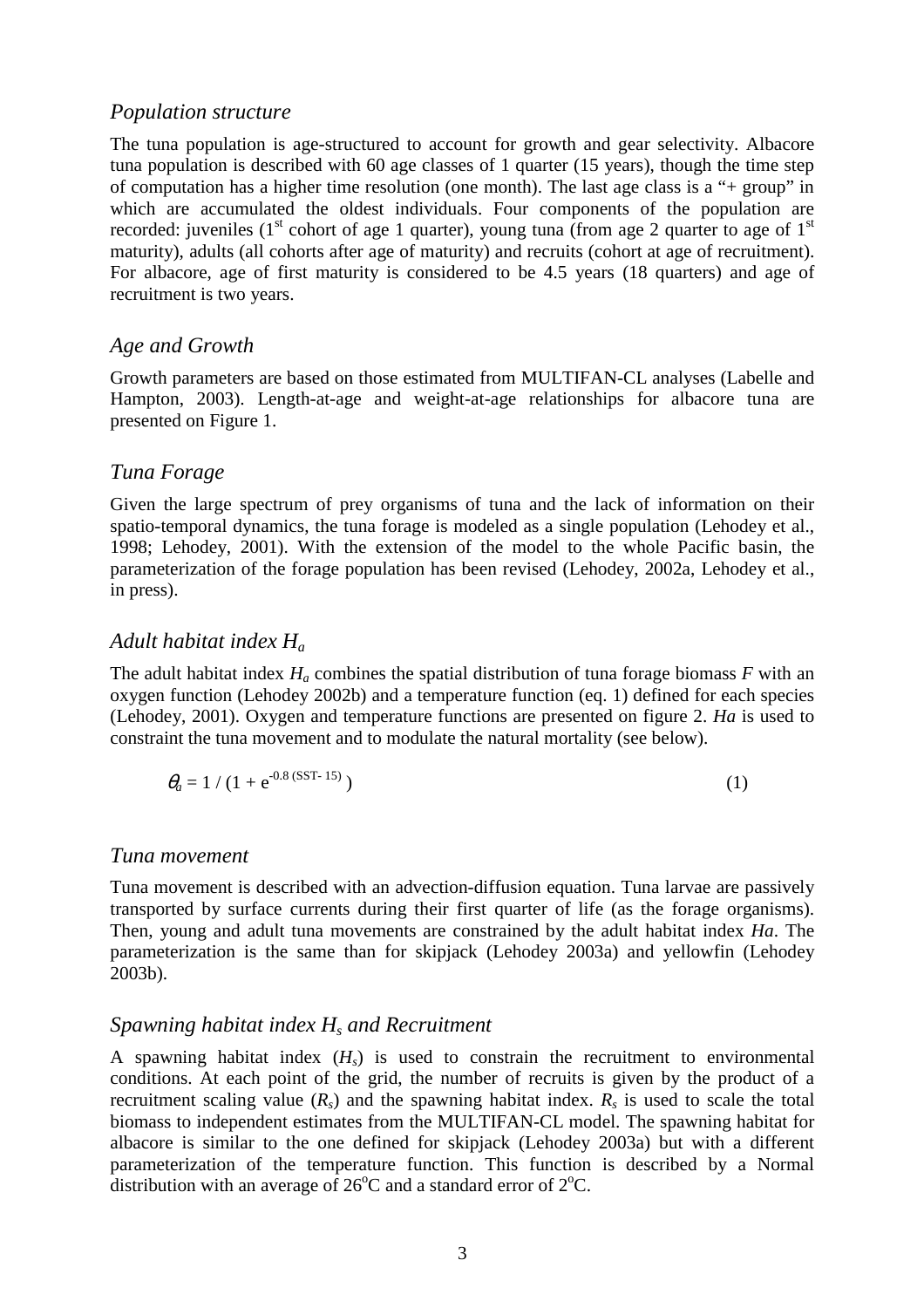# *Mortality*

The total mortality rate (*Z*) is the sum of natural (*M*) and fishing mortality (*f*). The model is age-structured and natural mortality-at-age estimates are those estimated from MULTIFAN-CL (Figure 3). However, these values are expressed in terms of the habitat assuming that the mortality rates are increasing in unfavourable habitat. The parameterization is similar to the one used for skipjack and yellowfin (Lehodey 2003b). The fishing mortality is proportional to the fishing effort, the catchability coefficient of the fishery and the selectivity coefficient for the gear and age (size) considered.

# *Fisheries*

In this first analysis, six fisheries were defined for all the Pacific Ocean. Four longline fisheries following the same definition than for the yellowfin fisheries (Lehodey 2003b): shallow, deep, mixed and unknown longline fisheries. The last two fisheries are the surface troll fishery and the gillnet fishery that operated during the 1980s. Each fishery has one constant catchability coefficient and an age-based selectivity function. The selectivity functions (Fig. 4) are adjusted to obtain predicted length frequency distributions of catch in agreement with the observed distribution. As such observations were not available for the deep longline and the troll fisheries, the selectivity of mixed longline and gillnet were used respectively for these two fisheries. Fishing effort of each fishery vary by month and in space, with a one degree square resolution for the surface fisheries and five degree square resolution for the longline fisheries. However the longline fishing effort has been proportionally redistributed on a one-degree square resolution to match the grid of the model. The catchability coefficients are scaled to obtain estimated catches at the same average level as observed catches.

# **Results**

# *Recruitment and biomass*

Total recruitment and biomass for regions 1 to 3 defined in MULTIFAN-CL application (Fig. 5) are presented in Figure 6 and detailed by region in Figure 7 and 8. The total biomass estimated by SEPODYM is lower than the MULTIFAN-CL estimate and refinement of the scaling value  $R_s$  is needed to obtain similar absolute biomasses. However, both SEPODYM recruitment and biomass time series converge with MULTIFAN-CL estimates, showing the same interannual variability in the recruitment that leads to a long-term declining trend of the population biomass during the 80's (Fig. 6). Comparison by region shows the same converging series (Fig. 7 and 8). Most of the biomass comes from the central and equatorial regions (2 and 1 respectively), with the same proportions predicted by both statistical (MULTIFAN-CL) and environmental (SEPODYM) models. The biomass is much lower in the southern region (region 3), with a higher recruitment and biomass predicted to occur in this area from SEPODYM comparatively to MULTIFAN-CL.

When taking into account a shift of two years corresponding to the age of recruitment, it appears that recruitment fluctuates in opposition to the recruitment of skipjack (Lehodey 2003a) and yellowfin (Lehodey 2003b). There are higher recruitments after La Niña years (1971, 1974-1976, 1989) and lower recruitment after El Niño years (1972-73, 1982-83, 1987, 1992, 1997-98). The succession of El Niño events during the 80's and 90s only interrupted by one La Niña event of 1989 is sufficient to explain the long-term declining trend in the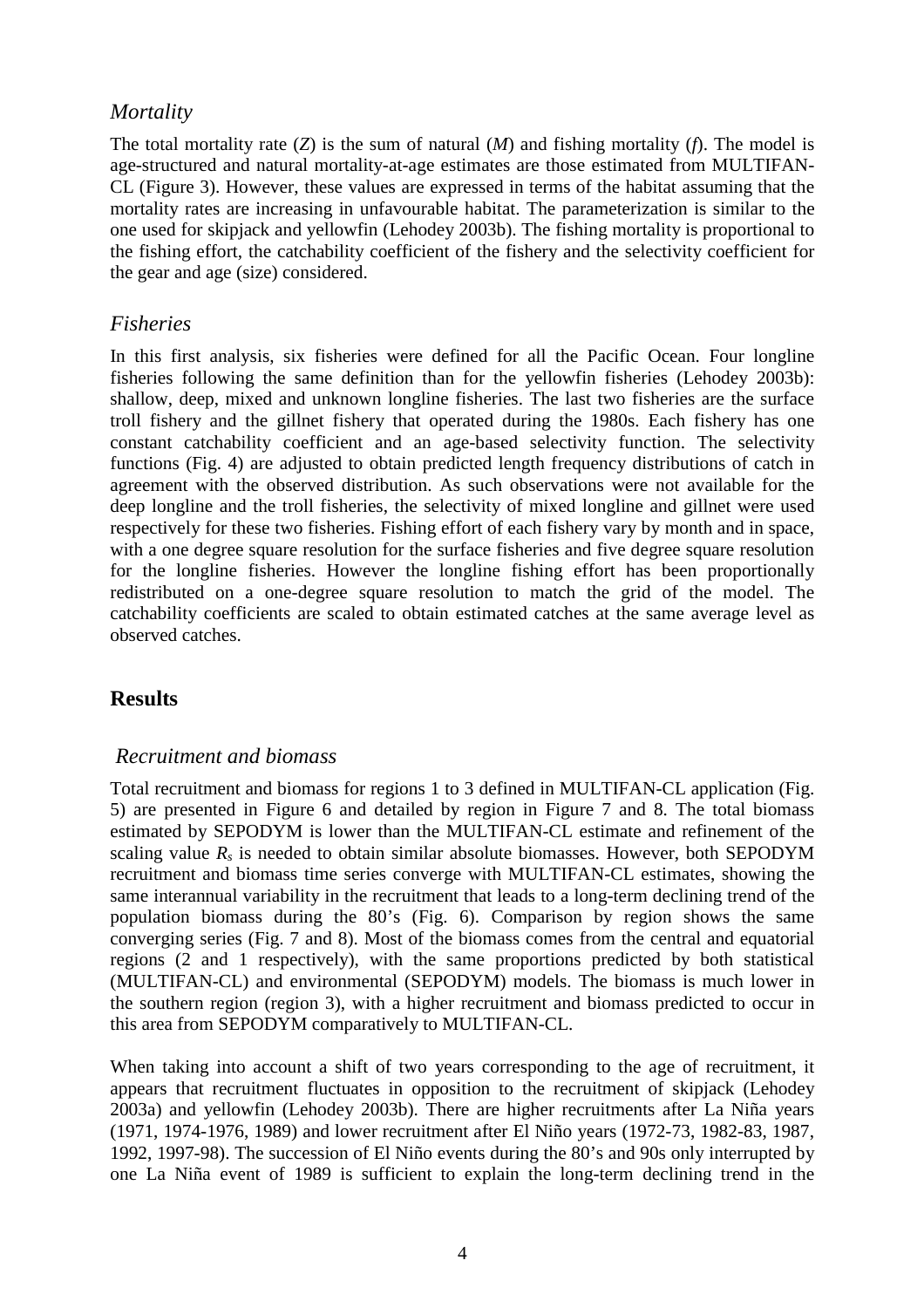population. Though the same mechanisms are used to constrain the recruitment of skipjack yellowfin and albacore in SEPODYM, the parameterization of the temperature function of the spawning index has been changed to reproduce the different spawning grounds of these species While the main skipjack and yellowfin spawning grounds in the WCPO are associated with the warm pool, those of albacore are roughly extending through the central Pacific on each side of the equatorial  $5^{\circ}N-5^{\circ}S$  band, and consequently under the influence of the productivity of the equatorial upwelling (the cold tongue).Therefore, the out of phase primary productivity between western (warmpool) and central (equatorial upwelling) Pacific creates similar out of phase recruitment fluctuations between species associated to one or the other areas. In addition, the extension of the warm waters in the central Pacific during El Niño events that extends the skipjack and yellowfin spawning grounds conversely reduce those of the albacore. The predicted distributions of albacore larvae during opposite ENSO phases are shown on Figure 9. A natural separation appears between north and south stocks.

### *Catch by fishery*

Overall, the estimated length frequency distributions are in good agreement with the available observations for the fisheries, indicating that selectivity coefficients are reasonably defined (Figure 4 and 10). Most of the catch is taken by 'mixed' and 'unknown'longline fisheries for which there is a good agreement with the predicted catch (Figure 11). During its period of exploitation, gillnet fishery in the southern subtropical convergence zone produced high levels of catch that are also well predicted by the model. The fit between predicted and observed catch for other fisheries is fairly good excepted in the first years of the shallow longline fishery time series and the last years of both this series and the troll fishery. This is reflected by a decrease in the monthly spatial correlation in the last years of the series for these two fisheries (Figure 12). Otherwise the spatial monthly correlations range between medium to good values. As for the other applications to skipjack and yellowfin, these predictions could be likely improved with a more detailed description of the fisheries.

# *Spatial distribution*

Compared to skipjack and yellowfin tuna, the longer life span and lower natural mortality coefficients of albacore, together with a different spawning habitat produce very different spatial distributions of populations in agreement with present knowledge on the distribution of this species essentially based on catch distribution. This is illustrated on Figure 13 where average spatial distribution of albacore and contour of high catch rates are superimposed. The distribution does not show a real symmetry between the two hemispheres. In the southern hemisphere there is a permanent band of high biomass corresponding to high catches between 5°S and 20°S along an axis WNW-ESE that corresponds to the maximum of predicted forage biomass in the tropical region. In the northern hemisphere, though there is also high level of biomass in a latitudinal 5-20°N band, there is also a maximum of biomass occuring north of 25<sup>°</sup>N, in the extension of the Kuroshio and the transition zone between tropical and temperate regions and where the catch is concentrated.

# **Conclusion**

This simulation reproduced reasonable distribution of albacore stocks in the Pacific Ocean and provides a plausible explanation of the effects of ENSO on the recruitment of albacore. It is remarkable to obtain realistic distributions and converging recruitment and biomass estimates with independent statistical estimates for this species as well as for skipjack and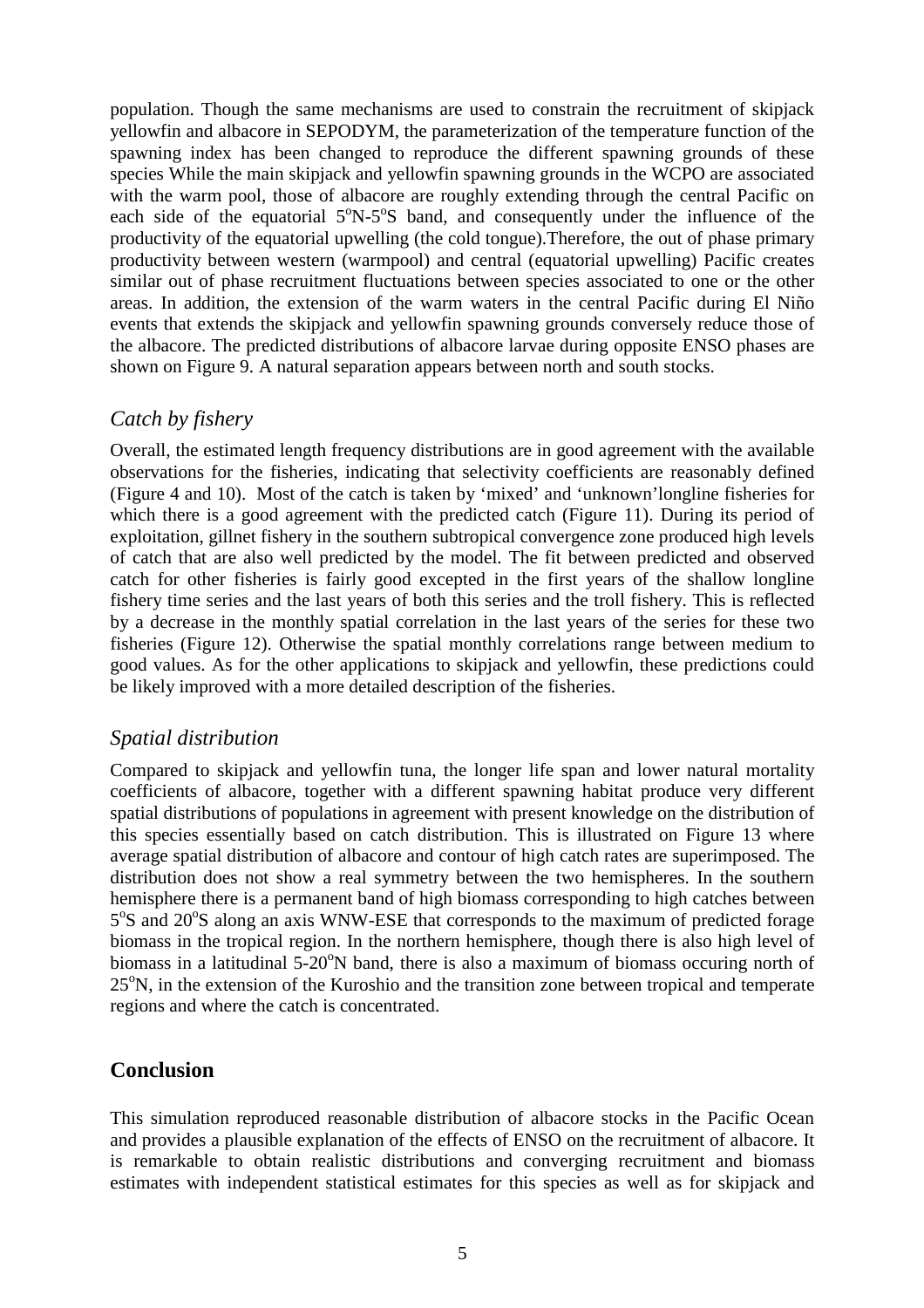yellowfin, by using the same mechanisms to describe the spatio-temporal dynamics of the tuna populations.

Additional simulations are needed to refine the parameterization, the fisheries definition and to test the sensitivity of this parameterization. It is particularly necessary for this species because the long life span of albacore makes the results of the simulation quite sensitive to the initial conditions. Longer time series will help also to evaluate and confirm the good fit with independent estimates from the statistical model. Independent biomass estimates for the north Pacific albacore stock would be also helpful.

#### **References**

- Bertignac, M., Lehodey, P. and Hampton, J. (1998) A spatial population dynamics simulation model of tropical tunas using a habitat index based on environmental parameters. *Fish. Oceanogr*. **7**(3/4):326-335.
- Foreman, T.J., 1980. Synopsis of biological data on the albacore tuna, *Thunnus alalunga* (Bonaterre, 1788), in the Pacific Ocean. In Synopses of biological data on eight species of scombroids, Ed. W. H. Bayliff. IATTC, La Jolla, California: 17-70.
- Fournier, D.A., Hampton, J. and Sibert, J.R. (1998) MULTIFAN-CL: a length-based, age-structured model for fisheries stock assessment, with application to South Pacific albacore, *Thunnus alalunga*. *Can. J. Fish. Aquat. Sci.* **55**(9):2105-2116.
- Hampton, J. and Fournier, D.A. (2001) A spatially-disaggregated, length-based, age-structured population model of yellowfin tuna *(Thunnus albacare*s) in the western and central Pacific Ocean. *Mar. Freshw. Res.*  **52**:937-963.
- Hampton J., Kleiber P. 2003. Stock assessment of yellowfin tuna in the western and central Pacific Ocean. 16<sup>th</sup> SCTB, Mooloolaba, Australia,  $8-17<sup>th</sup>$  July 2003. Oceanic Fisheries Programme, Secretariat of the Pacific Community, Noumea, New Caledonia. Working Paper **YFT-1**: 64 pp.
- Labelle M., Hampton J. 2003. Stock assessment of albacore tuna in the South Pacific Ocean. 16<sup>th</sup> SCTB. Mooloolaba, Australia,  $8-17<sup>th</sup>$  July 2003. Oceanic Fisheries Programme, Secretariat of the Pacific Community, Noumea, New Caledonia. Working Paper **ALB-1**: 31 pp.
- Lehodey, P., Andre, J.-M., Bertignac, M., Hampton, J., Stoens, A., Menkes, C., Memery, L. and Grima, N. (1998) Predicting skipjack tuna forage distributions in the equatorial Pacific using a coupled dynamical bio-geochemical model. *Fish. Oceanogr.* **7**(3/4):317-325.
- Lehodey, P. (2001) The pelagic ecosystem of the tropical Pacific Ocean: Dynamic spatial modelling and biological consequences of ENSO. *Prog. Oceanogr.* **49:**439-468.
- Lehodey, P. (2002a) SEPODYM development and application to skipjack population and fisheries. 15th SCTB, Hawaii, 22-27th July 2002, Oceanic Fisheries Programme, Secretariat of the Pacific Community, Noumea, New Caledonia. Working paper **SKJ-5**:17 pp.
- Lehodey, P. (2002b) Preliminary results of SEPODYM application to albacore in the Pacific Ocean. 15th SCTB, Hawaii, 22-27th July 2002, Oceanic Fisheries Programme, Secretariat of the Pacific Community, Noumea, New Caledonia. Working paper **ALB-6**: 9 pp.
- Lehodey P. 2003a. SEPODYM application to skipjack tuna (*Katsuwonus pelamis*) in the Pacific Ocean: impact of ENSO on recruitment and population. 16<sup>th</sup> SCTB, Mooloolaba, Australia, 8-17<sup>th</sup> July 2003. Oceanic Fisheries Programme, Secretariat of the Pacific Community, Noumea, New Caledonia. Working Paper **SKJ-5**: 16 pp.
- Lehodey P. 2003b. SEPODYM application to yellowfin tuna (*Thunnus albacares*) in the Pacific Ocean. 16<sup>th</sup> SCTB, Mooloolaba, Australia, 8-17<sup>th</sup> July 2003. Oceanic Fisheries Programme, Secretariat of the Pacific Community, Noumea, New Caledonia. Working Paper **YFT-4**: 22 pp.
- Lehodey P., Chai F., Hampton J. (in press). Modelling climate-related variability of tuna populations from a coupled ocean-biogeochemical-populations dynamics model. *Fisheries Oceanography*, **12**(4/5): --. August 2003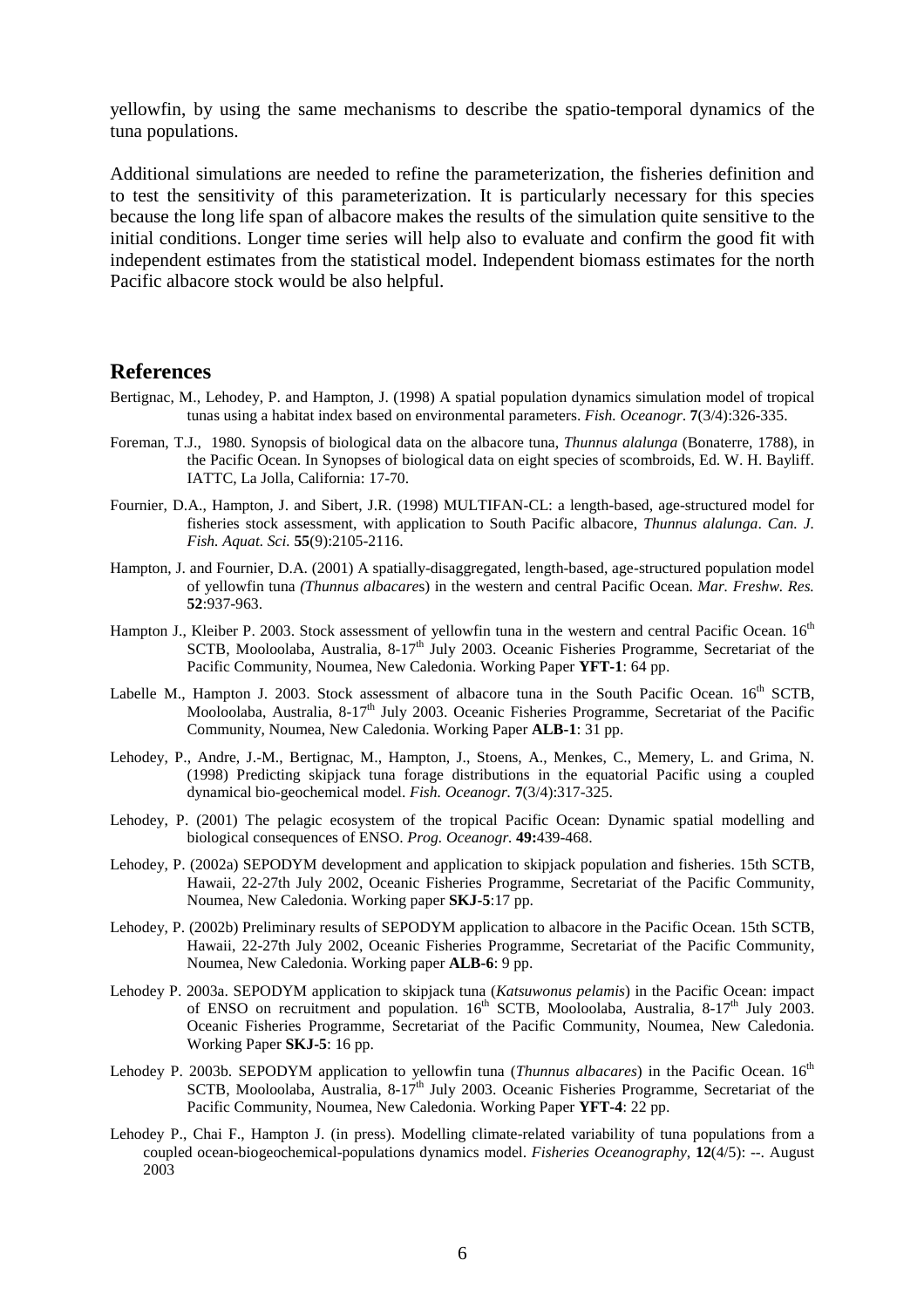

Figure 1. Length-at-age and weight-at-age relationships for albacore tuna used in SEPODYM application (thin curve) compared to MULTIFAN-CL estimates (thick curves)



Figure 2. Oxygen (left) and temperature (right) functions used for defining the adult habitat (thick curve) and the spawning habitat indices of albacore tuna



Figure 3. Natural mortality-at-age coefficients used in SEPODYM for albacore (thin curve) and compared to MULTIFAN-CL estimates (thick curve; Labelle and Hampton 2003).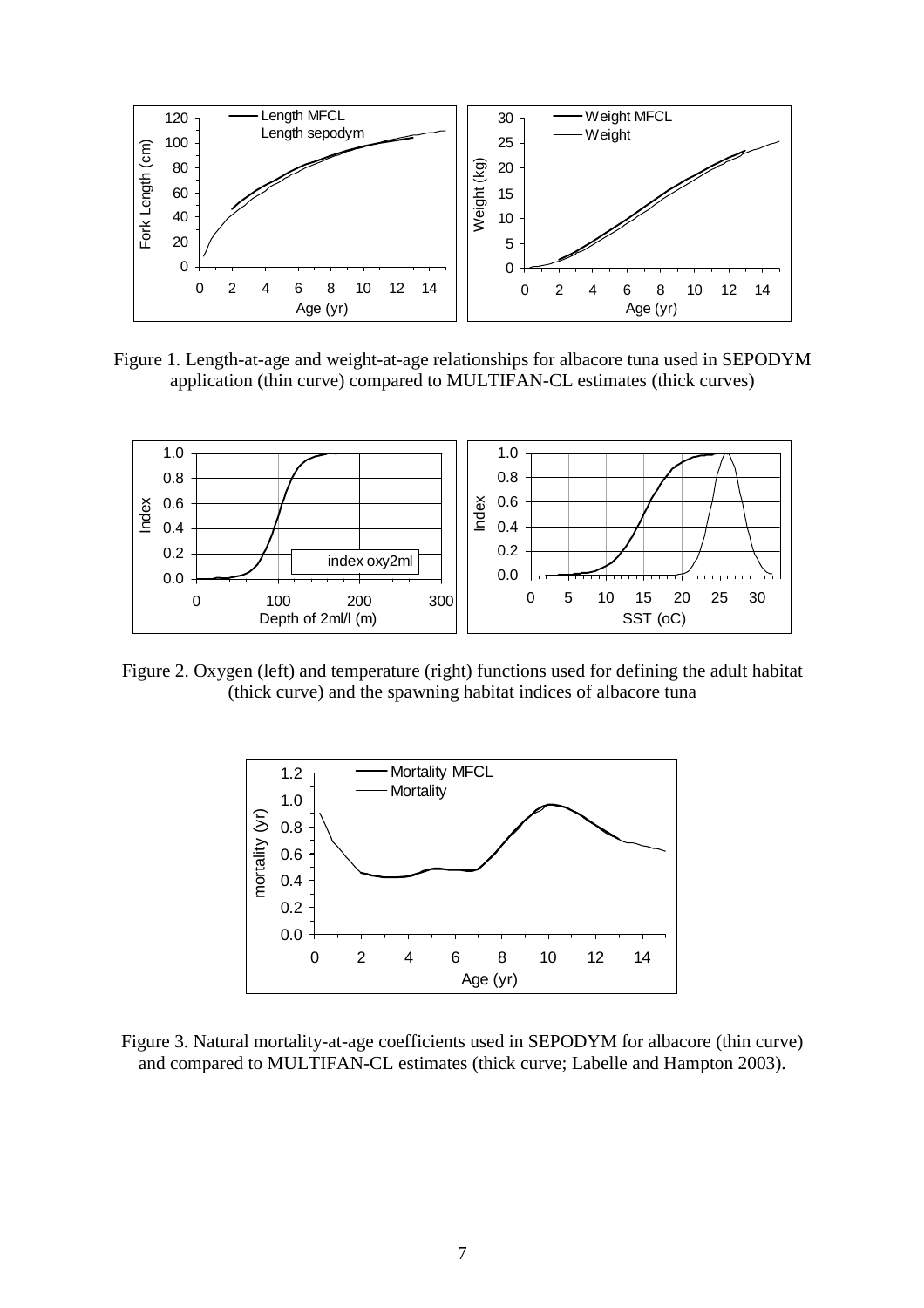

Figure 4. Selectivity functions defined for the fisheries described in the albacore SEPODYM application



Figure 5. Distribution of south Pacific albacore tuna catch, 1990−1998. The heavy lines indicate the spatial stratification used in the MULTIFAN-CL model (from Labelle and Hampton 2003).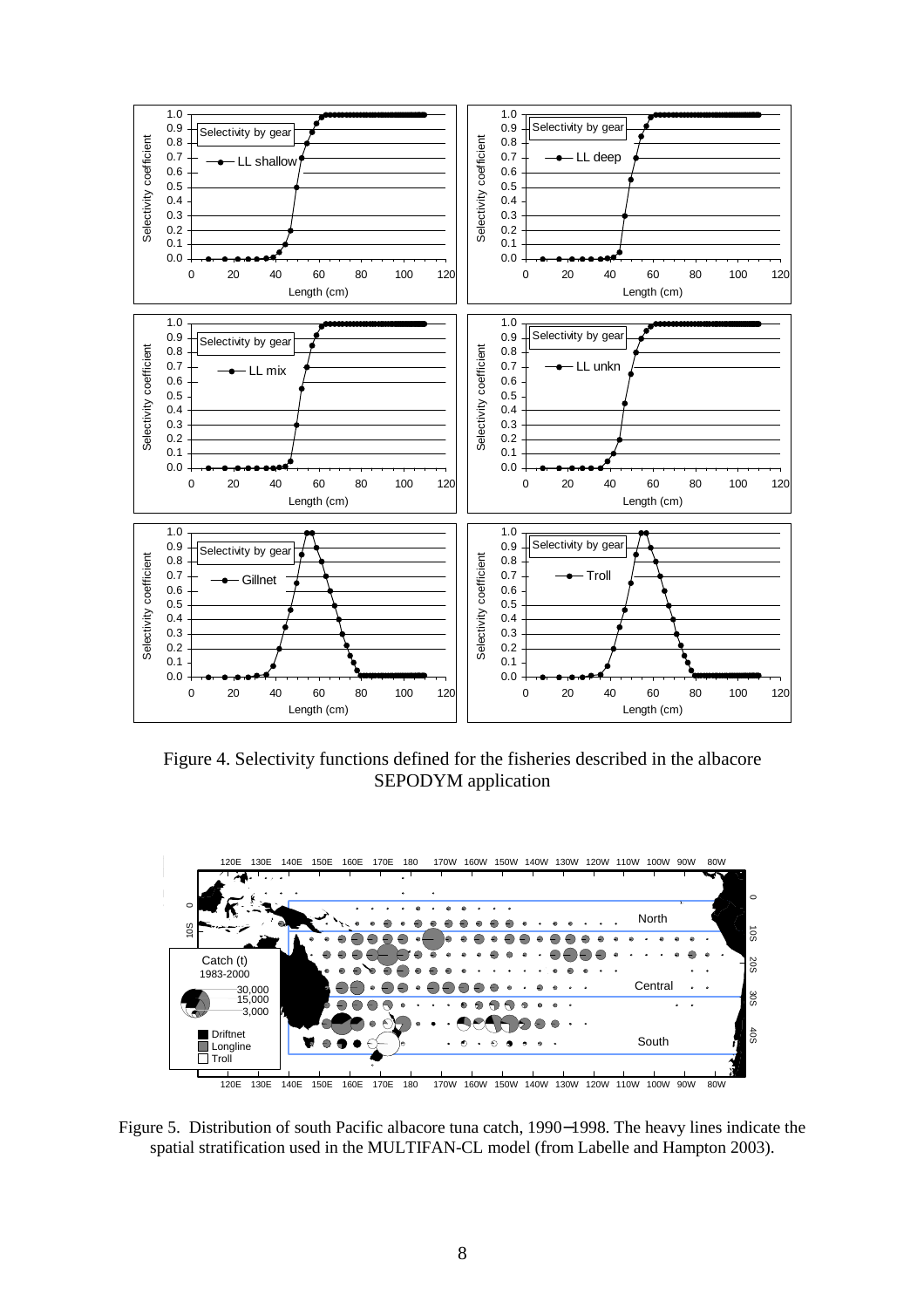

Figure 6. South Pacific albacore recruitment (top) and total biomass (bottom) in the WCPO (sum of 5 regions shown on Fig. 5) predicted from SEPODYM (thin curve) and comparison with MULTIFAN-CL biomass estimates (Labelle and Hampton 2003). Recruitment is assumed to occur at age 2 years.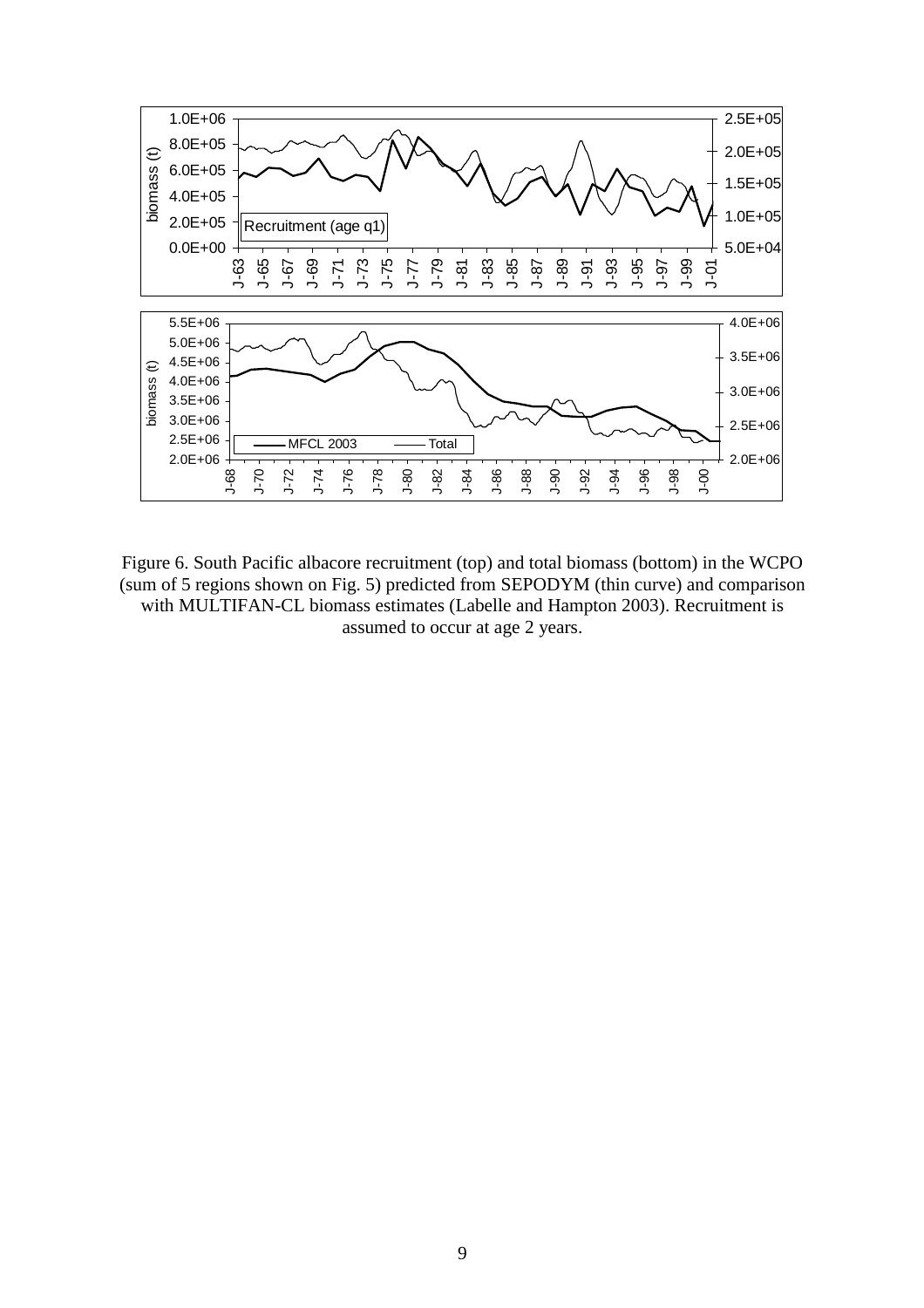

Figure 7. Albacore recruitment by region 1 to 3 (cf. Fig. 5) estimated by MULTIFAN CL (thick line) (Labelle and Hampton, 2003) and by SEPODYM (thin line).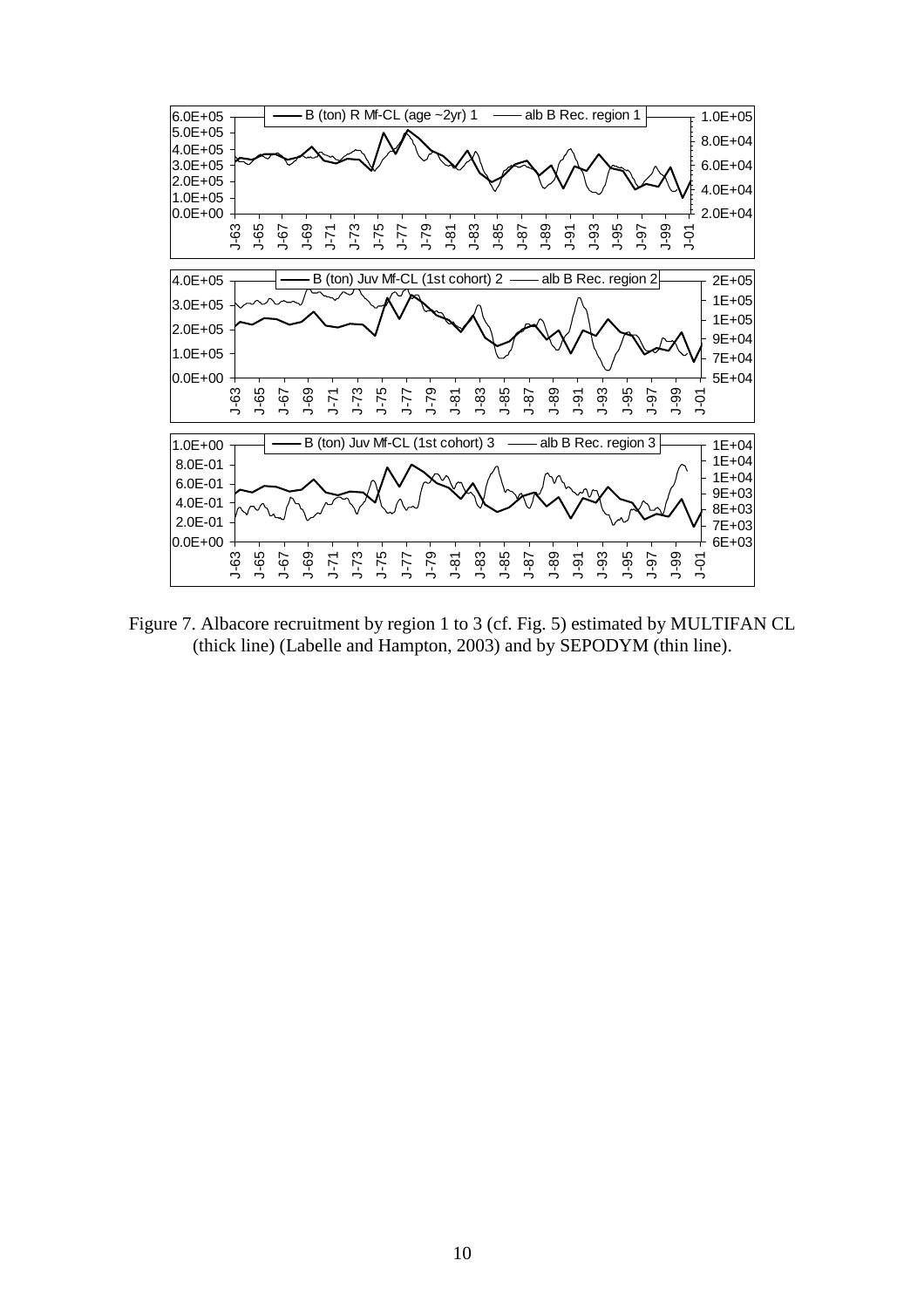

Figure 8. Albacore total biomass by region (cf. Fig. 2) estimated by MULTIFAN CL (thick line, left axis) (Hampton 2002) and by SEPODYM (thin line, right axis).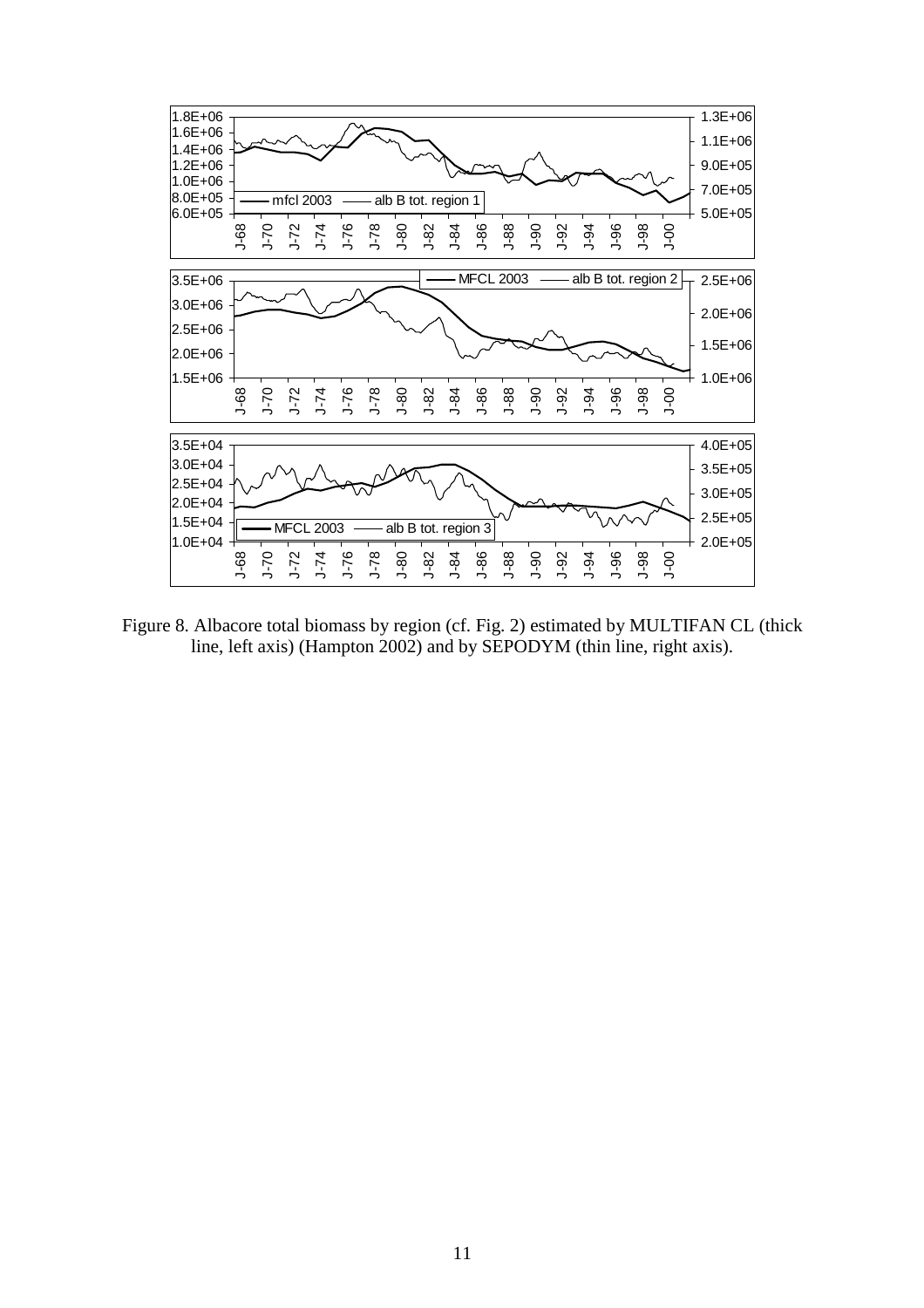

Figure 9. Biomass distribution of  $1<sup>st</sup>$  albacore age class (0 to 3 months) in tonnes per degree square: average and distributions during El Niño (average distribution Oct 82-March 83) and La Niña (average distribution Oct 88-March 89) phases.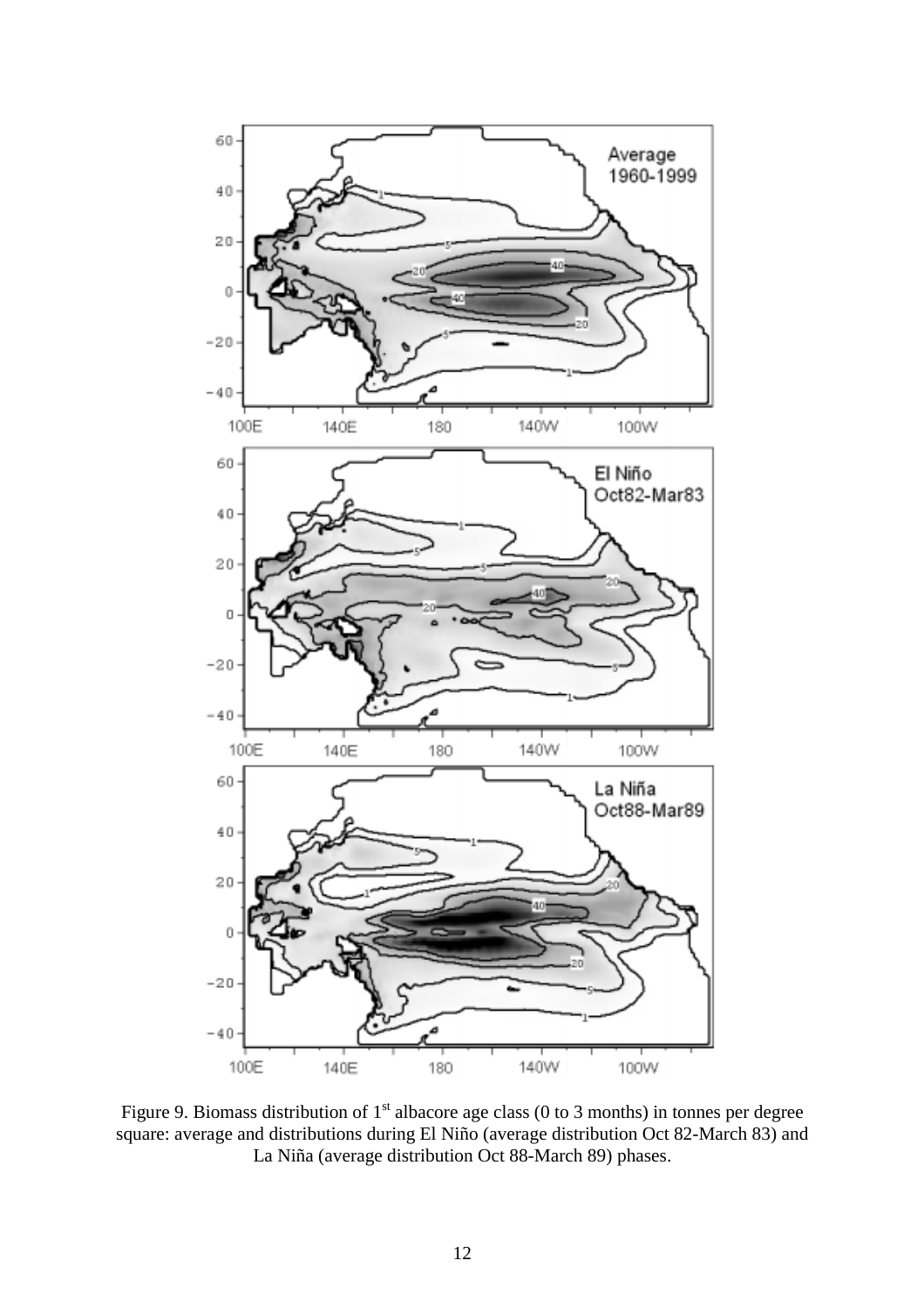

Figure 10. Predicted and observed (when available) length frequency distributions by fishery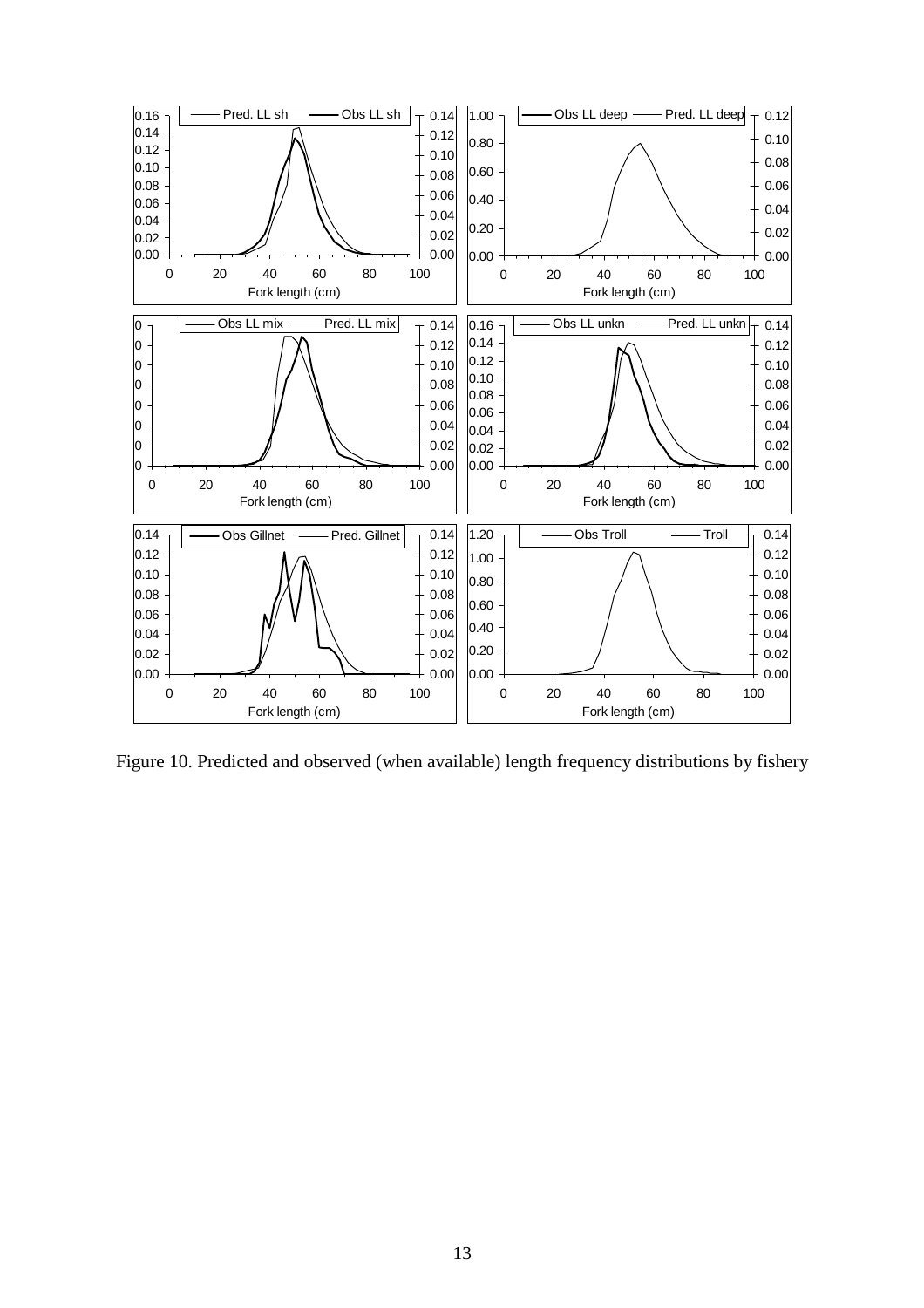



14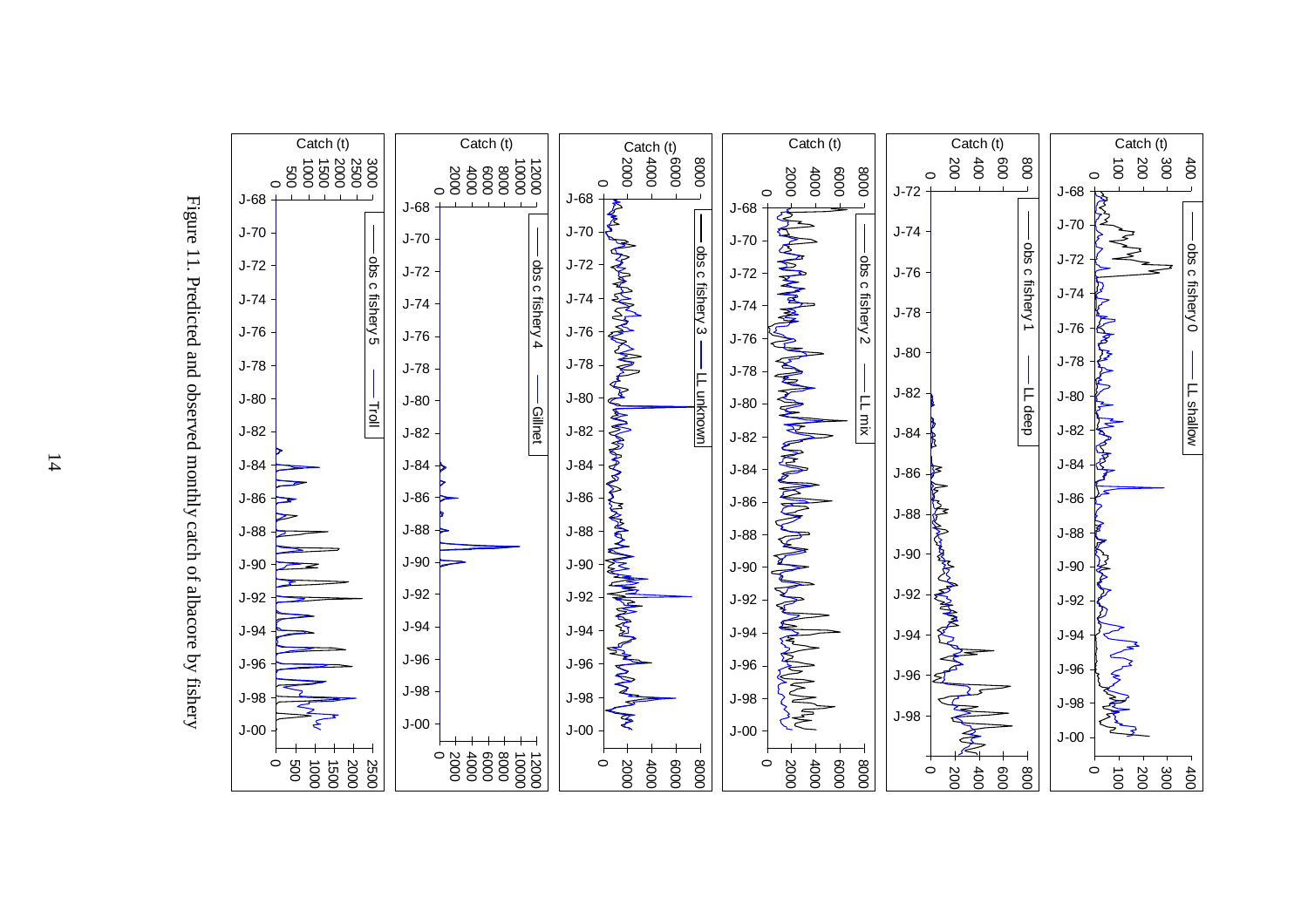



15